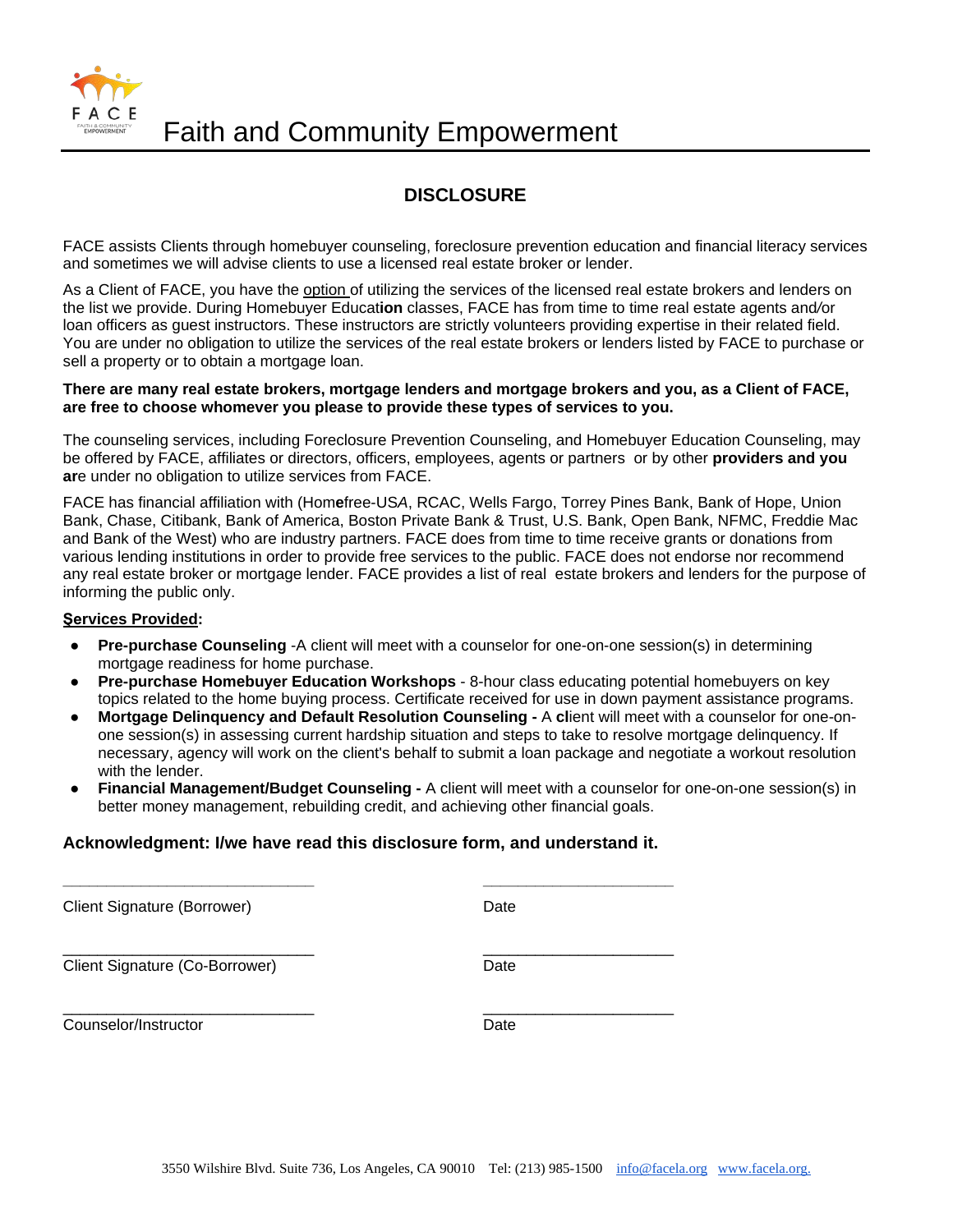Faith and Community Empowerment

## **PRIVACY POLICY STATEMENT**

FACE is committed to assuring the privacy of individuals and*/*or families who have contacted us for assistance. We realize that the concerns you bring to us are highly personal in nature. We assure you that all information shared both orally and in writing will be managed within legal and ethical considerations. Your "nonpublic personal information," such as your total debt information, income, living expenses and personal information concerning your financial circumstances, will be provided to creditors, program monitors, and others only with your authorization and signature on the Foreclosure Mitigation Counseling Agreement. We may also use anonymous aggregated case file information for the purpose of evaluating our services, gathering valuable research information and designing future programs.

## **Types of information that we gather about you**

Information we receive from you orally, on applications or other forms, such as your name, address, social security number, assets, and income;

-Information about your transactions with us, your creditors, or others, such as your account balance, payment history, parties to transactions and credit card usage; and

-Information we receive from a credit reporting agency, such as your credit history.

#### *You may opt-out of certain disclosures*

1. You have the opportunity to "opt-out" of disclosures of your nonpublic personal information to third parties (such as your creditors), that is, direct us not to make those disclosures.

2. If you choose to "opt-out," we will not be able to answer questions from your creditors. If at any time, you wish to change your decision with regard to your "opt-out", you may call us at 213) 985-1500 and do so.

#### *Release of your information to third parties*

1. So long as you have not opted-out, we may disclose some or all of the information that we collect, as described above, to your creditors or third parties where we have determined that it would be helpful to you, would aid us in counseling you, or is a requirement of grant awards which make our services possible. 2. We may also disclose any nonpublic personal information about you or former customers to anyone as permitted by law (e.g., if we are compelled by legal process)

3. Within the organization, we restrict access to nonpublic personal information about you to those employees who need to know that information to provide services to you. We maintain physical, electronic and procedural safeguards that comply with federal regulations to guard your nonpublic personal information.

## **Acknowledgment: I/we have read this Privacy Policy Statement, and understand it.**

\_\_\_\_\_\_\_\_\_\_\_\_\_\_\_\_\_\_\_\_\_\_\_\_\_\_\_\_\_ \_\_\_\_\_\_\_\_\_\_\_\_\_\_\_\_\_\_\_\_\_\_\_\_\_

\_\_\_\_\_\_\_\_\_\_\_\_\_\_\_\_\_\_\_\_\_\_\_\_\_\_\_\_\_ \_\_\_\_\_\_\_\_\_\_\_\_\_\_\_\_\_\_\_\_\_\_\_\_\_

Client Signature Date Date

Client Signature(Co-Borrower) Date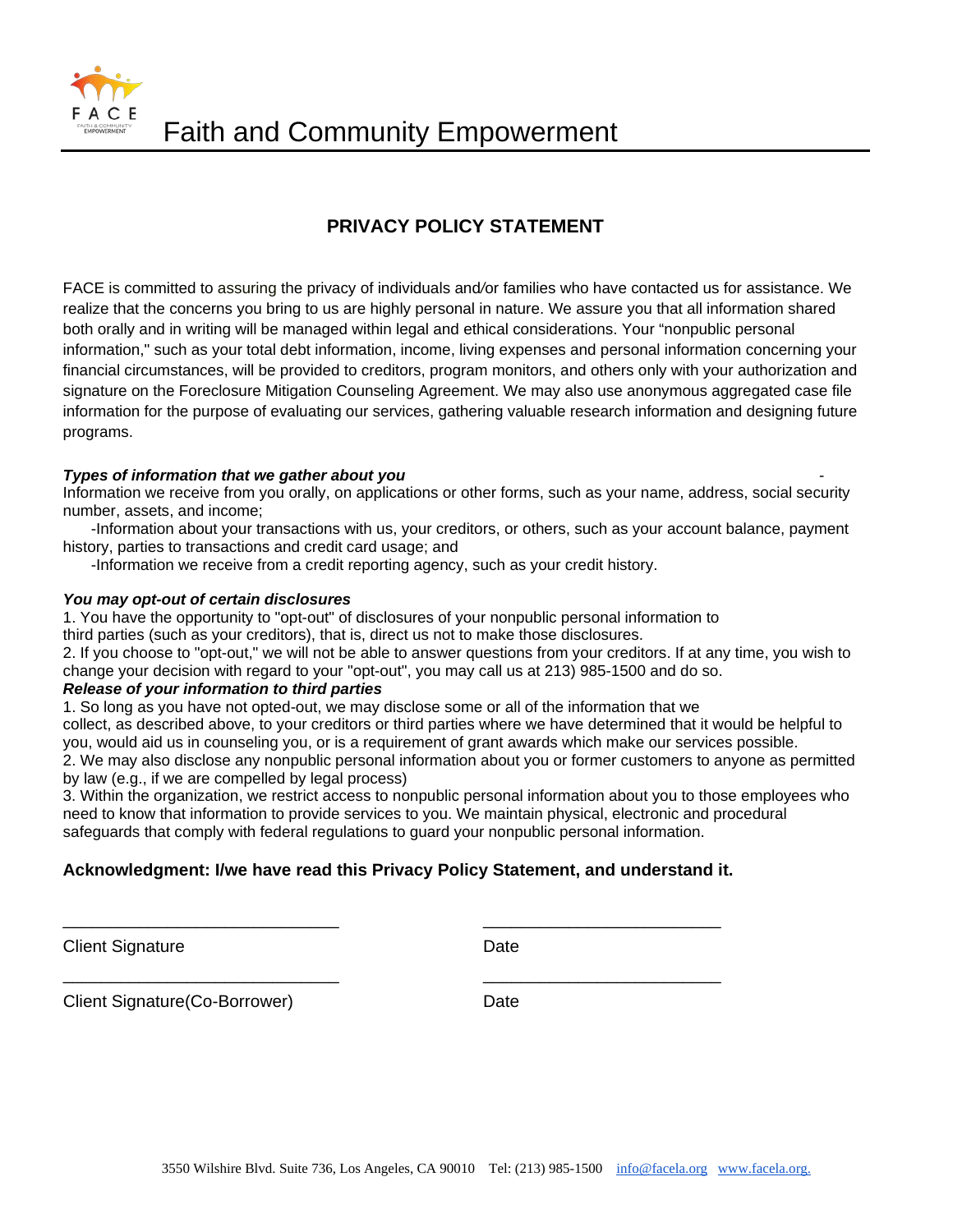

## **PUBLIC RELATIONS RELEASE AGREEMENT**

By signing this agreement, l, \_\_\_\_\_\_\_\_\_\_\_\_\_\_\_\_\_\_\_\_\_\_\_\_\_\_\_\_\_\_\_\_\_\_\_\_\_\_\_ give permission for FACE to use any photos, video clips, statements, background information, my story, and any other identifying information, to be used for public relations and promotional purposes by FACE. In the case that I successfully purchase a home through the FACE Housing Counseling Agency, I also agree to cooperate and participate in press conferences and media interviews.

\_\_\_\_\_\_\_\_\_\_\_\_\_\_\_\_\_\_\_\_\_\_\_\_\_\_\_\_\_ \_\_\_\_\_\_\_\_\_\_\_\_\_\_\_\_\_\_\_\_\_\_\_\_\_\_\_\_\_

Client Signature Date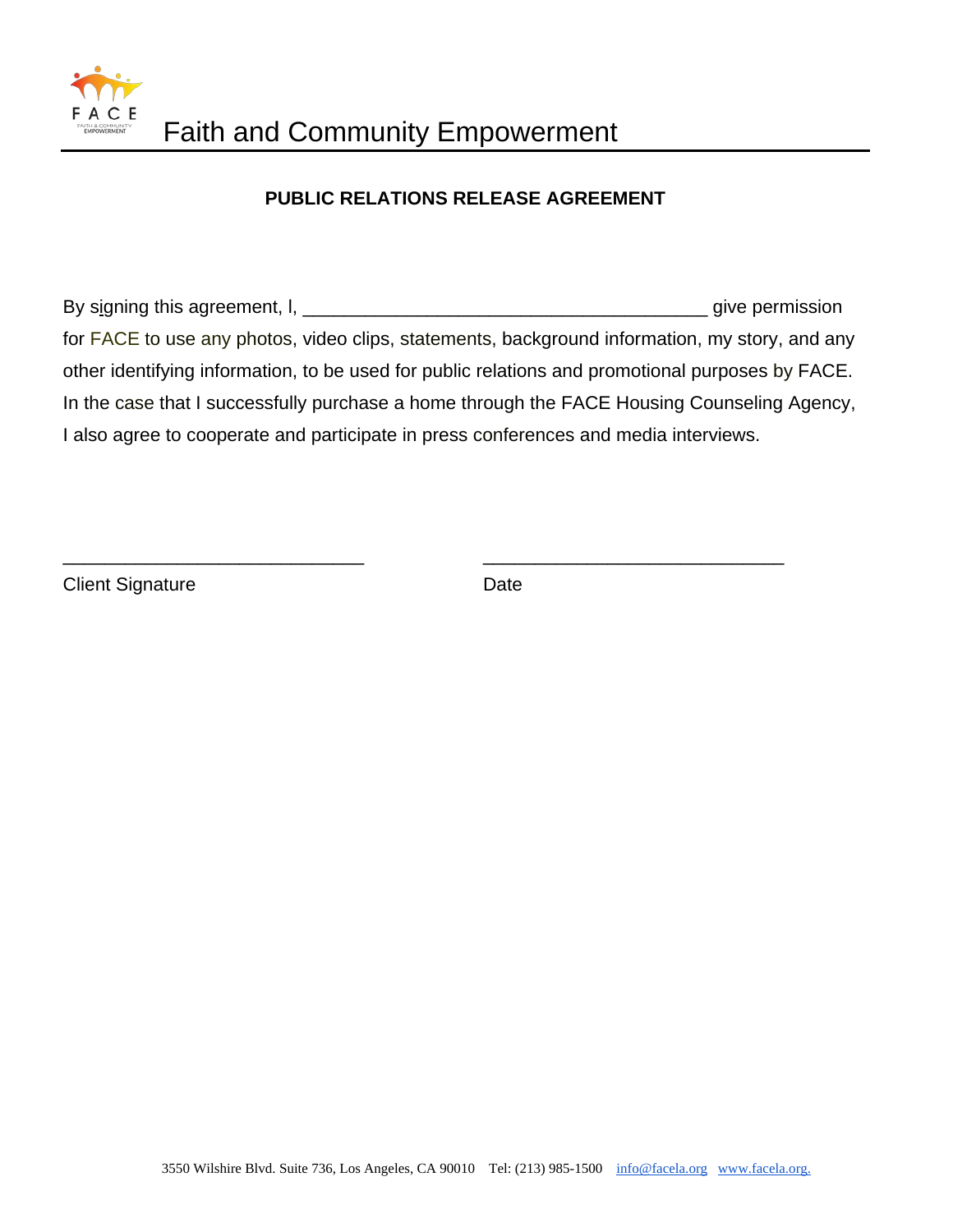Faith and Community Empowerment

## **CLIENT COUNSELING AGREEMENT**

I agree to participate in (pre-post purchase counseling, budget/credit counseling, financial literacy, homebuyers education workshop, foreclosure/loss mitigation) counseling sessions to improve my ability to address my housing and/or financial needs. **FACE does not guarantee any results from the counseling sessions. I understand the following:**

A. FACE staff counselors may discuss information on my credit history, personal financial circumstances, employment, or related problems as it m be necessary to seek a solution to my identified housing/credit problems with representatives of other firms or agencies as is necessary to seek & solution to key problem(s).

B. Information I provide are accurate to the best of my knowledge at the time of counseling. I will advise any incorrect information or anything that has been changed immediately.

C. Information about your personal circumstances will be treated with total confidentiality and that at no time will information be released to any third party without any express written consent (i.e. release of information).

D. I agree to work with FACE counselors to develop a case management plan to resolve my housing and/or financial problem(s). Further, I also agree to perform in a timely manner, any and all tasks assigned to me in developing this case management plan.

I. Pre-Purchase counseling: I understand I will cooperate with the counselors for any update of my income /debt situation. I will cooperate for the complete intake and counseling procedures. Intake process will consist of (1) completing the intake form, including all required signatures, (2) providing full budget information, and (3) providing other supporting documents requested by the housing counselors. As needed, I will provide all necessary documents for pre-approval qualification. **I understand FACE counselors will give recommendations to the best of their knowledge and I am making the final decision.** 

II. Foreclosure Prevention (F/C) counseling: I understand that I will cooperate with the counselors for the complete intake process. The intake process will consist of (1) completing the intake forms with ALL signatures, (2) providing budget information, (3) providing hardship letters and the full packet required by the counselor and/or lender, and (4) providing other supporting documents requested by housing counselors. I understand that I will not seek any counseling without the full cooperation. **I understand FACE counselors will give recommendations to the best of their knowledge with the provided information. I agree to do ALL necessary actions according to the action plan,** and it might include preparation of the hardship packet, submitting the hardship packet to the lender, and updating KCCD counselors for any changes of my situation.

E. FACE does not offer any legal advice.

F. All materials and information obtained in assisting me will be the property of FACE.

G. I agree to hold FACE, its representatives, collaborallorative agencies and organizations harmless for any misinterpretations by myself of information provided.

\_\_\_\_\_\_\_\_\_\_\_\_\_\_\_\_\_\_\_\_\_\_\_\_\_\_\_\_\_ \_\_\_\_\_\_\_\_\_\_\_\_\_\_\_\_\_\_\_\_\_\_\_\_\_\_\_\_\_\_

\_\_\_\_\_\_\_\_\_\_\_\_\_\_\_\_\_\_\_\_\_\_\_\_\_\_\_\_\_ \_\_\_\_\_\_\_\_\_\_\_\_\_\_\_\_\_\_\_\_\_\_\_\_\_\_\_\_\_\_

H. I understand that I am NOT obligated to receive any other services offered by FACE (First Time Home Buyer Program) or its partners. (FACE does not currently have any financial relationship between any industry partners). I have right to use loan products other than those offered by FACE and purchase or rent properties other than those owned by FACE.

I. I understand that FACE staff and counselors will provide me with tools to make sound decisions and they are not my agents or legal representatives.

Client Signature Date Date

FACE

Counselor Signature **Date** Date